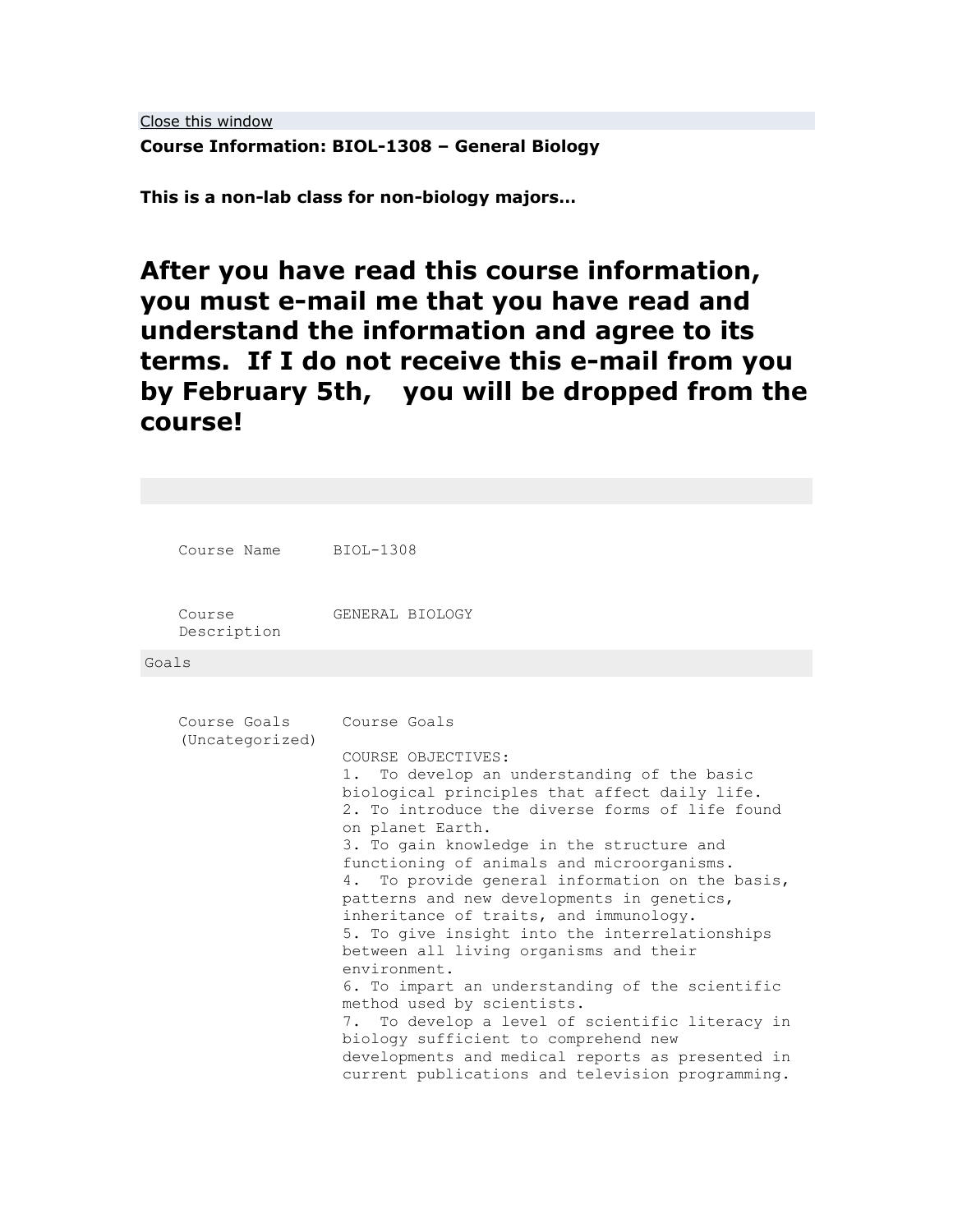| Introduction | PURPOSE: This is an introductory course that    |  |  |
|--------------|-------------------------------------------------|--|--|
|              | covers the fundamentals of biology. This course |  |  |
|              | is designed to satisfy the science elective for |  |  |
|              | Applied Science degrees. BIOL 1308 does NOT     |  |  |
|              | satisfy a laboratory science requirement.       |  |  |
|              | TEXTBOOK: Biology, The Essentials, by Marielle  |  |  |
|              | Hoefnagels, 3rd edition. You will also need a   |  |  |
|              | connect code.                                   |  |  |

PLEASE NOTE: A "connect code" from the publisher is required to complete the course. If you purchase the code direct from the publisher, it comes with a free "e-book" So, if you don't mind using an e-book, you can skip having to buy a hard copy of the text! When you first log into the Blackboard course, Log into the Unit 1 LearnSmart unit, you will be prompted to either input your code, purchase a code, or given a free trial until you get a code (At this time, the code with the free e-book is \$85, much cheaper than purchasing a hard copy of the text)

The textbook will be necessary to complete assignments. If you purchase the text used or the text did not have a Connect Code, you will also have to purchase a McGraw-Hill Connect code from their web site. You will be prompted to buy the code the first time you visit their web site.

A word about internet classes: Internet classes are very appealing because they allow students to complete a course within their own schedule. However, the downside is that the failure rate for internet classes is high. The only reason for a high failure rate is that students do not get their work turned in on time. It is too easy to wait until the last minute to complete assignments. Students must remain vigilant and get assignments turned in timely and regularly. Also, this course requires intensive reading and writing.

### Unit details

The course is divided into 12 Units plus three written assignments. Each Unit covers one chapter in the textbook. For each Unit, you will need to study the chapter. Then you will study through a program called Learnsmart. The Learnsmart module is designed to help you study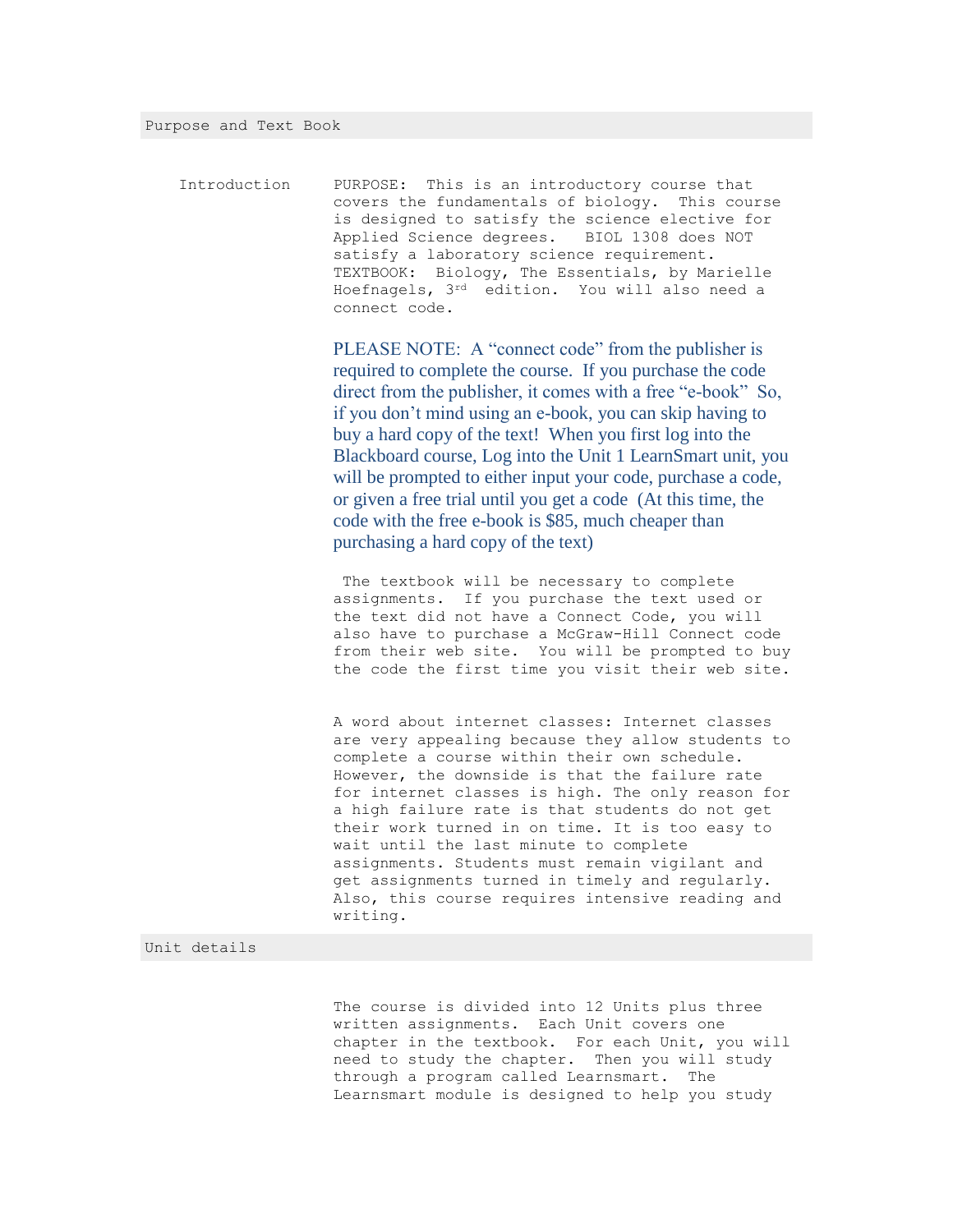and learn the material. After you complete the Learnsmart module for each chapter, you will take a quiz over the material in the chapter. There are also three written assignments. Each written assignment will cover 1 or 2 chapters in the text, as well as require some internet research.

The details for each written assignment are listed on the tabs on the left.

Each Chapter will be worth 50 points toward your final grade. 20 points will be from studying the Learnsmart module. The more you study, the more points you will receive. There is absolutely no reason not to receive the full 20 points for the Learnsmart module. The other 30 points for each chapter will be from an on-line multiple choice quiz. The quizzes and the Learnsmart modules will only be available on specific dates. The dates you may take each quiz are listed further down this course information guide. The quizzes will have 30 questions and you will have 45 minute to complete the quiz. Once you start the quiz, you cannot stop the timer… if you pause, lose your internet connection, etc…your 45 minutes keeps on ticking and will automatically submit your answers at the end of the 45 minute period! However, there is no time limit on the Learnsmart modules.

Summary So, to sum it up. You will have three written assignments to turn in. You will also have 12 chapters to cover. Each written assignment will be worth 100 points. Each chapter will be worth 50 points. Your lowest two quiz grades and your lowest two Learnsmart grades will be dropped! You can NOT drop any written assignment grades!

## Quiz information

The quizzes are open book, but they are detailed and cover a lot of material. To do well on the quiz, you must work on the Learnsmart module ahead of time and will need to make an outline or take notes. Also, some computers will disconnect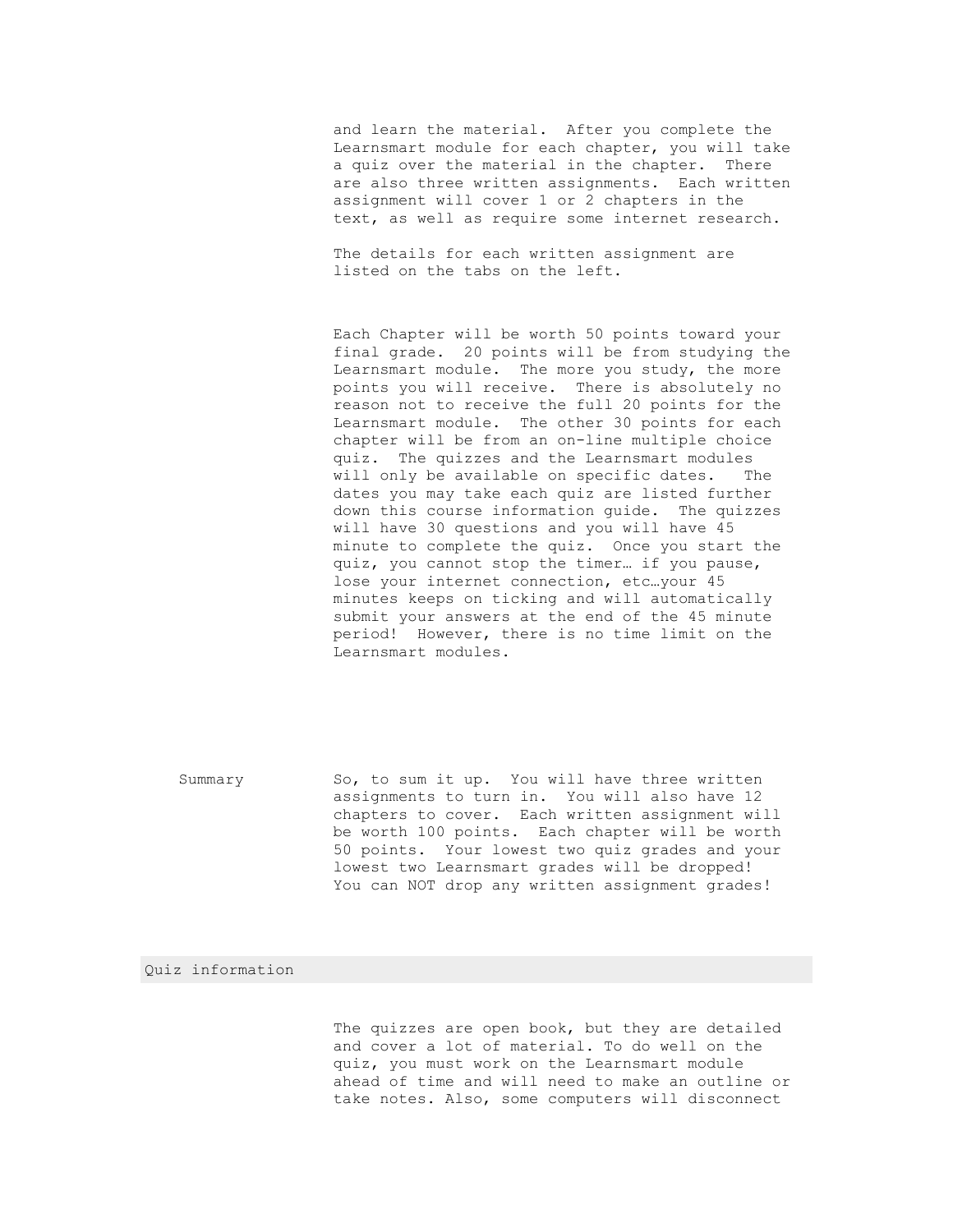you from the internet after a time of inactivity. It is possible that while you are taking an assessment the internet connection will become inactive and disconnect. If your computer does this, you need to reset your inactivity time period to a longer time frame. You might want to set it to disconnect only after 3 hours of inactivity.

You must take the quiz on the days specified below. You can take the quiz as early as 4 AM on the first day the quiz is available and have until 11:55 PM on last day the quiz is available to complete the quiz. If you miss a quiz, then you will receive a zero for that quiz. But do remember, you get to drop your lowest two quiz and learnsmart grades.

#### More on assignments

- Introduction Once the assignments for the unit are graded, I will post the grades on this web site. If you would like to see your comments about your grade, you must e-mail me and request them. LATE ASSIGNMENTS WILL NOT BE ACCEPTED. Let me repeat this, late assignments will not be accepted. If your computer malfunctions or there is a problem with sending e-mail, that is your responsibility. If you miss an assignment or if is late, you will receive a zero for that assignment. Do not wait until the last minute to turn in your assignment. When turning in your assignments, e-mail them directly to me.
- Additional information As Biology students, it is your responsibility to explain, tell me, what is going on, what that cell part is doing, etc.? You may not assume that I can read your mind or that I have just read the material that you have read. I will only grade what I read, so be sure to explain your answers thoroughly. If your answer fails to deal with the issues in the question, then you have failed to properly answer the question. These answers must be in your own words. I do not want answers that are copied or paraphrased from the textbook or a web site. This is plagiarism and will result in a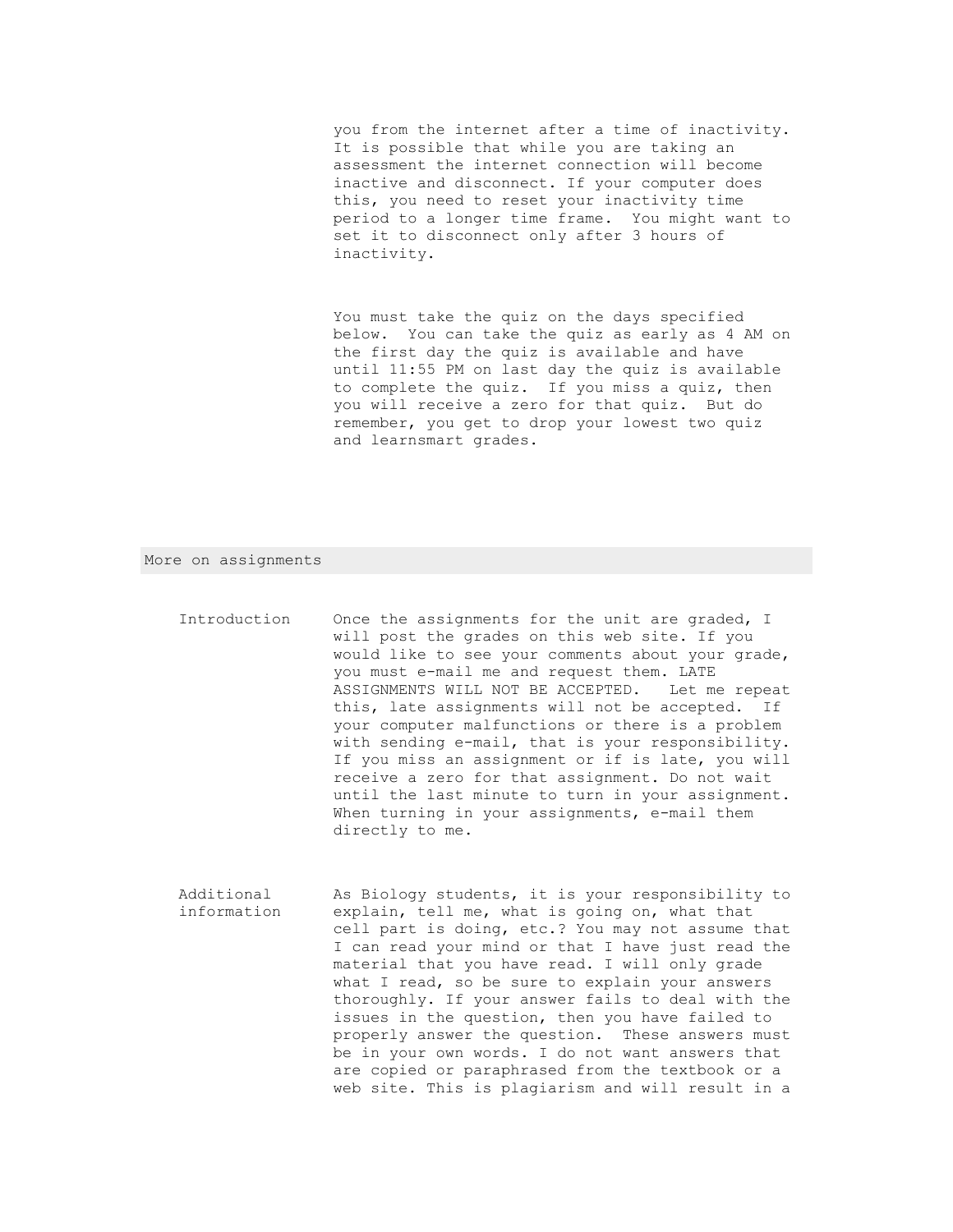grade of zero. Remember that your work replaces your in-class time. I do not expect short answers for these questions. You will not receive credit for the class if only minimalist effort is given. Also, remember that spelling, grammar, syntax are all important. I will not grade work that is full of typos and other errors. AGAIN, NO LATE ASSIGNMENTS WILL BE ACCEPTED!

Units, quiz dates, and Chapter covered

Below is a list of the chapters and the dates that you can complete the work for the chapter. For each chapter listed, you MUST complete the LearnSmart module (worth 20 points) and the chapter quiz (worth 30 points)

| Unit # | Date               | Chapter covered |
|--------|--------------------|-----------------|
| 1      | Jan 18 - Feb 8     | Chapter 1       |
| 2      | Feb $9$ – Feb $15$ | Chapter 2       |
| 3      | Feb 16 - Feb 22    | Chapter 3       |
| 4      | Feb 23 - Mar 1     | Chapter 4       |
| 5      | Mar 2 – Mar 8      | Chapter 5       |
| 6      | Mar 9 - Mar 22     | Chapter 6       |
| 7      | Mar 23 - Mar 29    | Chapter 7       |
| 8      | Mar 30 - Apr 5     | Chapter 8       |
| 9      | Apr $6 -$ Apr $12$ | Chapter 9       |
| 10     | Apr 13 - Apr 19    | Chapter 18      |
| 11     | Apr 20 - Apr 26    | Chapter 19      |
| 12     | Apr 27 - May 3     | Chapter 20      |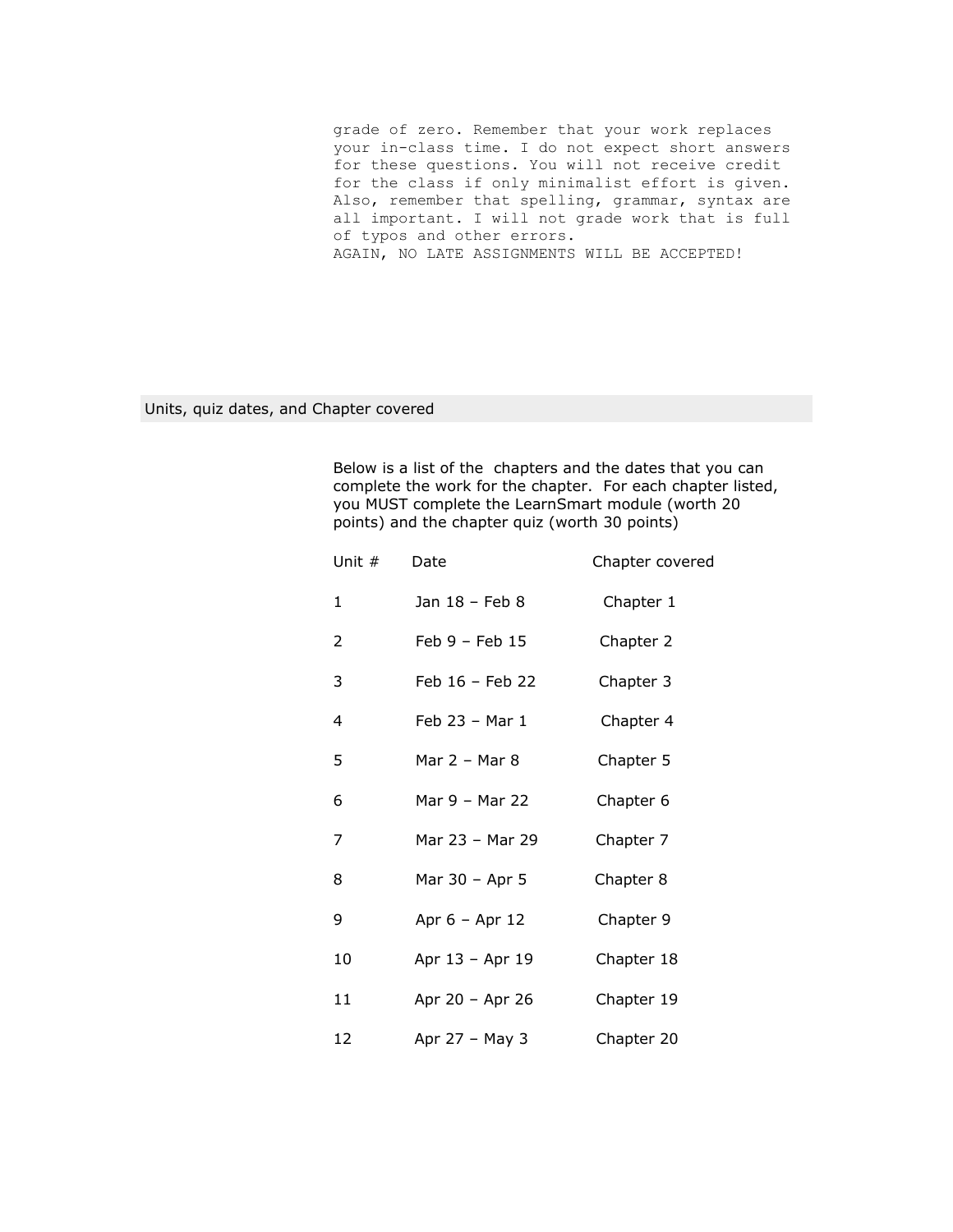| Written<br>Assignment # | Due Date      |
|-------------------------|---------------|
|                         | February 20th |
| $\mathcal{P}$           | March 27th    |
| 3                       | April 29th    |

# More information

There are four ways you can communicate with me. You can e-mail me. I recommend using your personal e-mail address rather than through blackboard simply because that is generally the e-mail you are used to checking (please be sure to include what class you are in as I have several different

internet classes). My email is

[pricker@southplainscollege.edu](mailto:pricker@southplainscollege.edu) You can e-mail be through blackboard if that is what you are used to, just remember my reply e-mail will go to your school e-mail address. I check my e-mail several times a day on weekdays, but I may check it on weekends. Also, you can call me at my office, 894-9611 ext. 2314, you can set up an appointment and we can meet in person, or you may text/call me on my cell at 891-4159. I reply to my e-mails timely. If you do not hear from me within a day, then I did not get your e-mail. You may want to call me or text me.

All assignments should be submitted through the Blackboard assignment page as an attachment. I use Windows and have the latest versions of Microsoft Word. **All written assignments must be sent as an attachment that Microsoft Word can read. All written assignments must be submitted through the Blackboard assignment page. Do NOT send the assignments through regular e-mail without checking with me first.**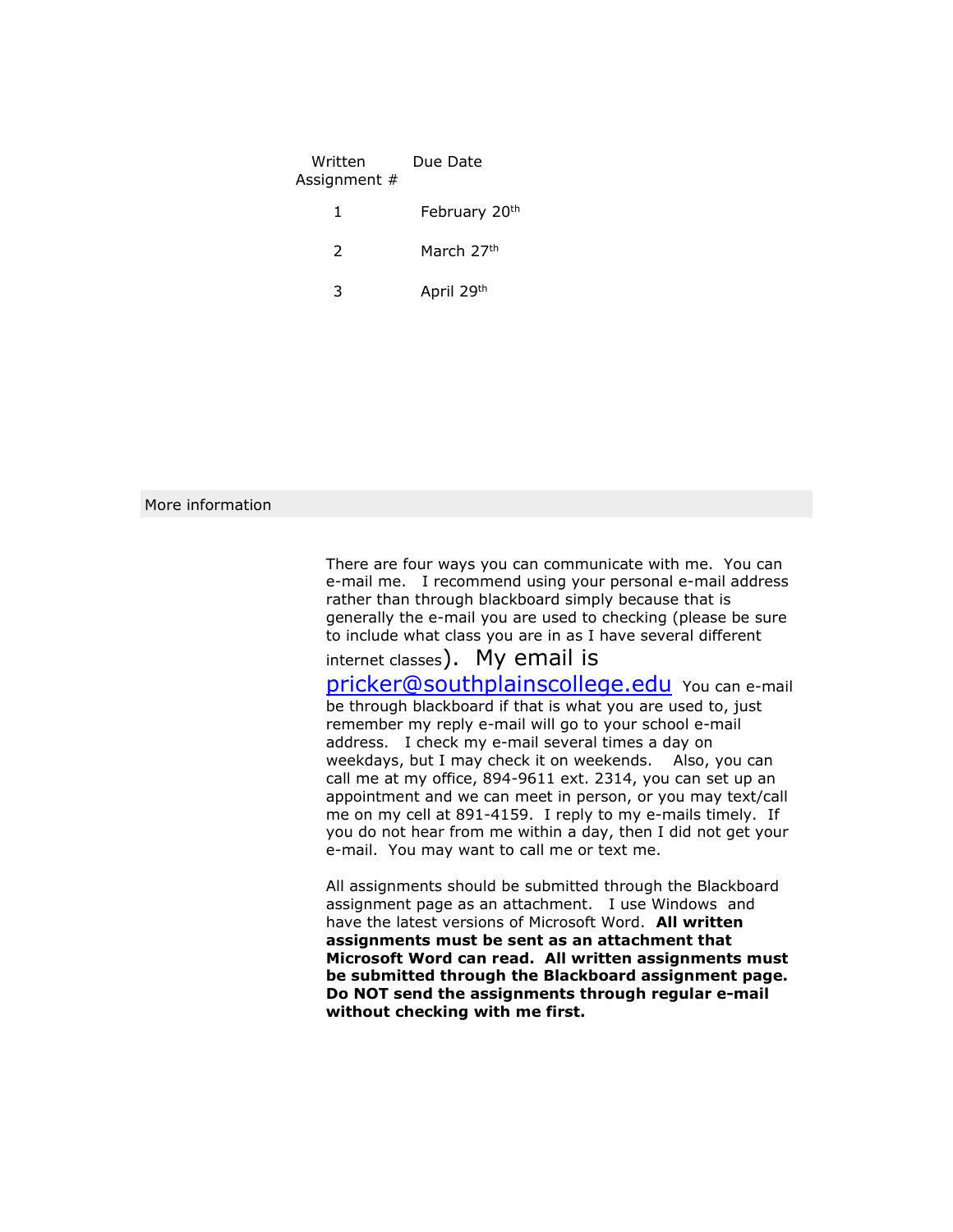Just because this is an internet class where we never have to meet face-to-face or talk on the phone does not mean that you cannot contact me outside of the internet. Please feel free to telephone me or make an appointment to meet.

If I determine that you do not have sufficient points to pass the course, I might drop you from the course if you do not drop yourself. Beware; however, you may be dropped from the course with a grade of F. So please, if you are not passing, drop yourself from the course**. Also, if you go more than 7 days without logging into this course on Blackboard, you will be dropped from the course!**

Your work for this class is expected to be your own. You cannot copy someone else's work, work with someone to complete the assignments, or turn in another person's work. That is cheating. Anyone suspected of cheating will be turned over to the Dean for investigation and disciplinary action. Persons caught cheating will receive a grade of F for the course, as well as face academic suspension or expulsion.

Written assignments for the units are due no later than midnight on the due date. I do not answer e-mails on weekends, so you MUST work on your assignment ahead of time so you can contact me with any questions that you have. Be sure and allow plenty of time for your assignment to make it over the internet. Again, late assignments are not accepted.

The grade book part of the web site does not properly calculate your average only because it does not drop your lowest assessment grades. If you need to know your average with your lowest assessment grade dropped, please e-mail me and I will be happy to let you know your current status.

#### e-mail information

Our school server checks every e-mail for viruses. If it senses a virus threat, the-mail is stopped. Students who use Hotmail accounts have the most problem with this. This might happen to one of your e-mails without your realizing it. If I do not timely respond to your e-mail, this might be the case. On school days, I generally respond to e-mails the same day. On weekends and holidays, it will be the following Monday. If you do not hear back from me, then you need to contact me by phone at my office.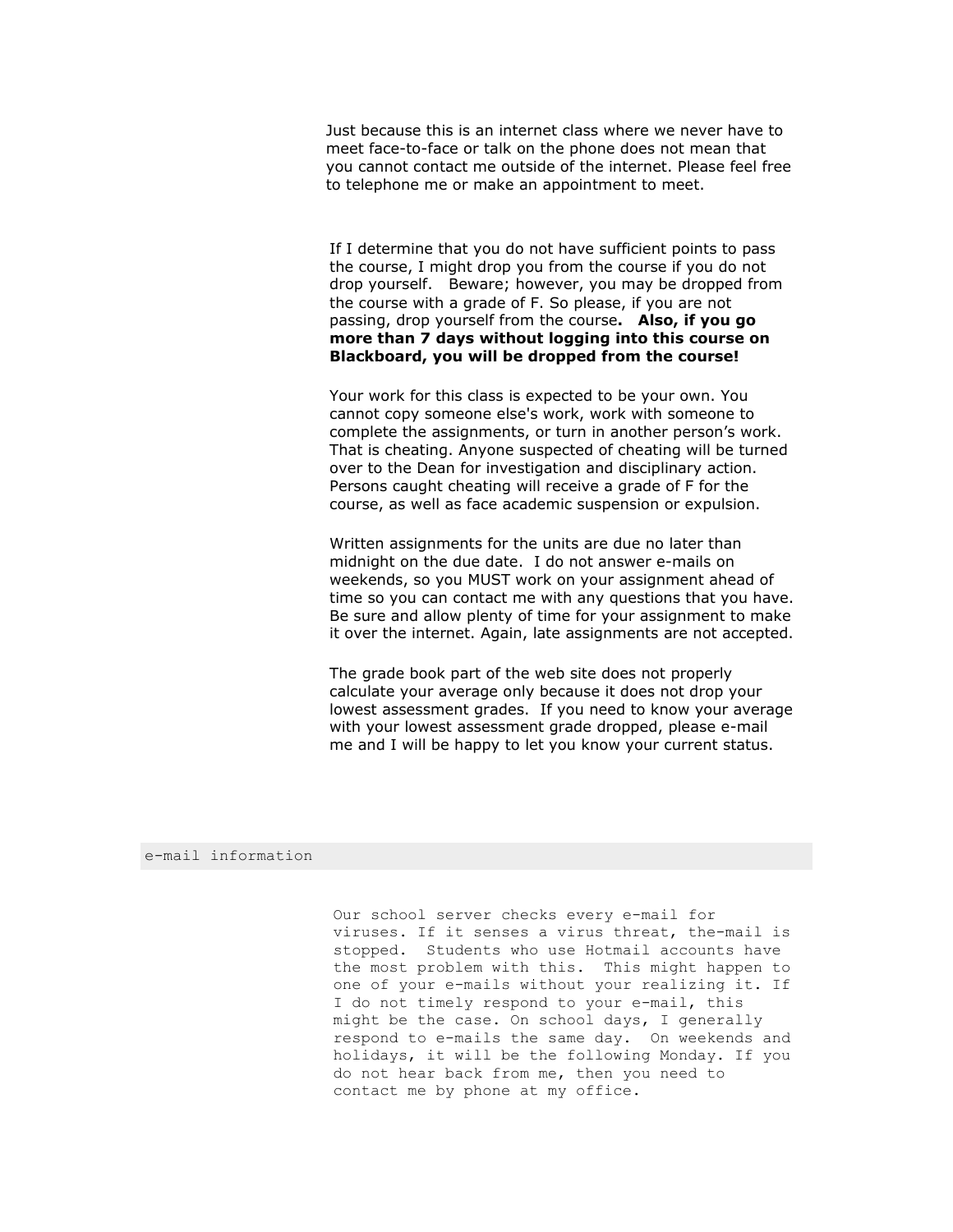Disability Statement

A student who enrolls in this class that may need classroom accommodations is strongly encouraged to schedule an intake interview with the special services department before enrolling in this class or prior to the add/drop date for this semester.

How the class is graded

Each chapter is worth 50 points toward your final grade. Your lowest two learnsmart grades and your lowest two quiz will be dropped. This means that you will have 10 chapters each worth 50 points toward your final grade, totaling 500 points. The blackboard gradebook does not drop low grades, so your total points on blackboard might be higher than the actual points you have for the class. You can always email me if you want to know your current average in the class!

Each written assignment is worth 100 points toward your final grade. You can NOT drop any written assignments.

So, you have a total of 800 possible points.

Grading Scale

Introduction GRADING SCALE: Course grades will be assigned on the following scale based on the total points earned by the student:

Grade Total Points Earned

- A 720 800 points
- B 640 719 points
- C 560 639 points
- D 480 559 points
- F 0 479 points

Remember to e-mail me that you have read, understand, and agree to the syllabus!

Section Instructor: Phil Ricker